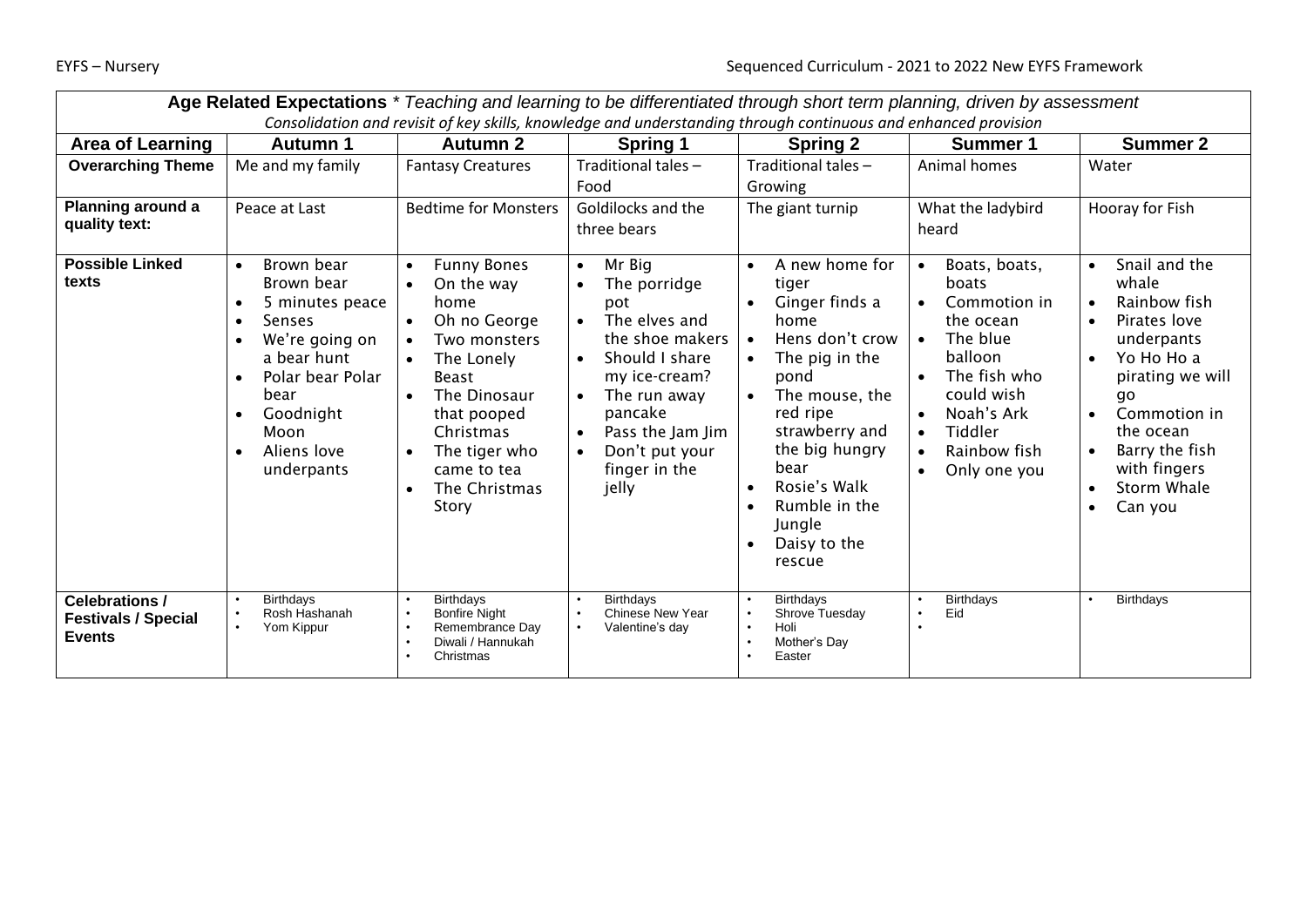### **COMMUNICATION & LANGUAGE:** □ Listening, Attention & Understanding □ Speaking **Educational Programme:** The development of children's spoken language underpins all seven areas of learning and development. Children's back-and-forth interactions from an early age form the foundations for language and cognitive development. The number and quality of the conversations they have with adults and peers throughout the day in a language-rich environment is crucial. By commenting on what children are interested in or doing, and echoing back what they say with new vocabulary added, practitioners will build children's language effectively. Reading frequently to children, and engaging them actively in stories, non-fiction, rhymes and poems, and then providing them with extensive opportunities to use and embed new

words in a range of contexts, will give children the opportunity to thrive. Through conversation, story-telling and role play, where children share their ideas with support and modelling from their teacher, and sensitive questioning that invites them to elaborate, children become comfortable using a rich range of vocabulary and language structures.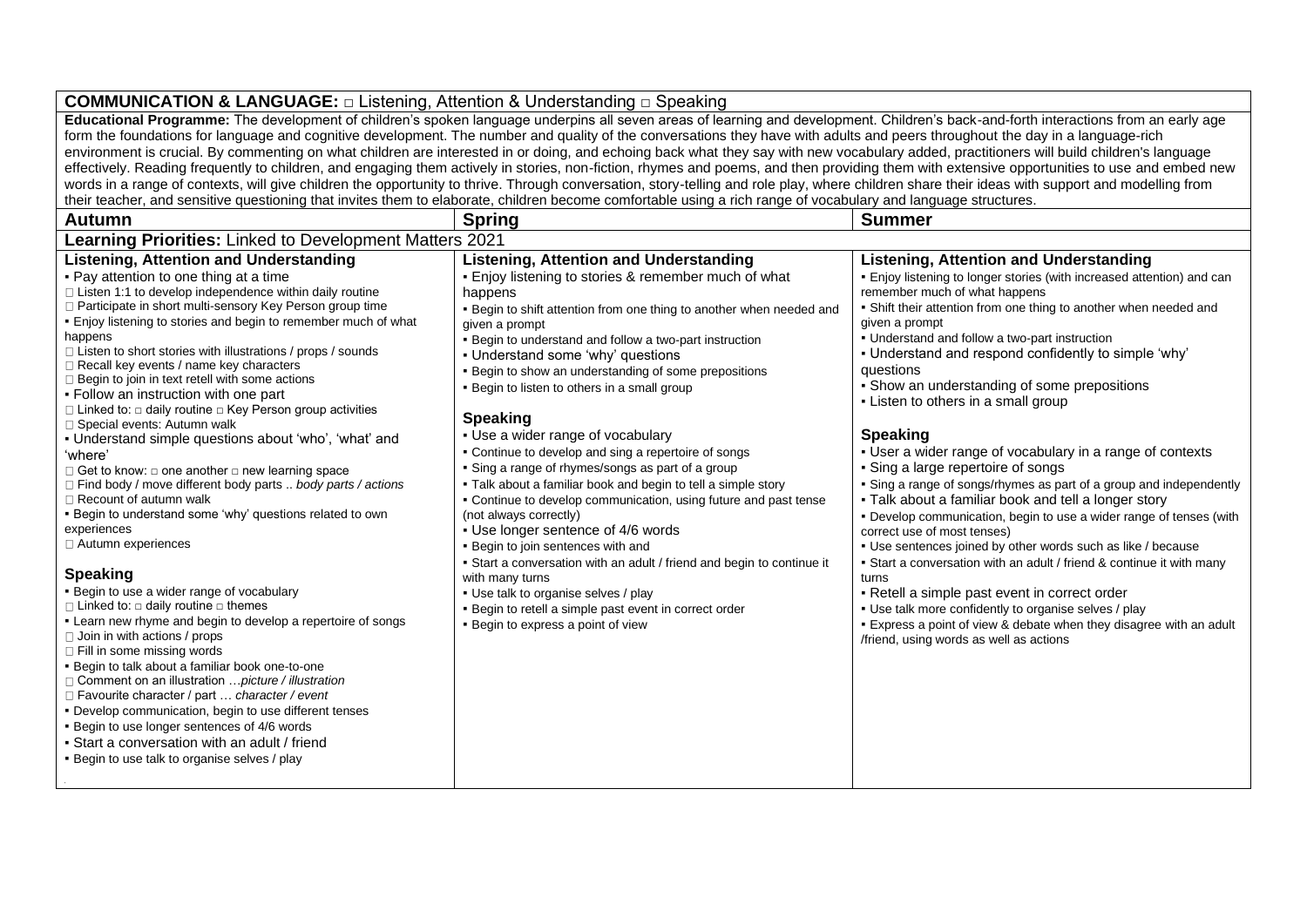# **PERSONAL, SOCIAL & EMOTIONAL DEVELOPMENT:** □ Self-Regulation □ Managing Self □ Building Relationships

**Educational Programme:** Children's personal, social and emotional development (PSED) is crucial for children to lead healthy and happy lives, and is fundamental to their cognitive development. Underpinning their personal development are the important attachments that shape their social world. Strong, warm and supportive relationships with adults enable children to learn how to understand their own feelings and those of others. Children should be supported to manage emotions, develop a positive sense of self, set themselves simple goals, have confidence in their own abilities, to persist and wait for what they want and direct attention as necessary. Through adult modelling and guidance, they will learn how to look after their bodies, including healthy eating, and manage personal needs independently. Through supported interaction with other children, they learn how to make good friendships, co-operate and resolve conflicts peaceably. These attributes will provide a secure platform from which children can achieve at school and in later life.

| <b>Autumn</b>                                                                                                                                                                                                                                                                                                                                                                                                                                                                                                                                                                                                                                                                                                                                                                                                                                                                                                                                                                                                                                                                                                                                                                                                                                                                                                                                                                                                                                                                                                                                                          | <b>Spring</b>                                                                                                                                                                                                                                                                                                                                                                                                                                                                                                                                                                                                                                                                                                                                                                                                                                                                                                                                                                                                                                                              | <b>Summer</b>                                                                                                                                                                                                                                                                                                                                                                                                                                                                                                                                                                                                                                                                                                                                                                                                                                                                                                                                                                                                                                                                                                      |
|------------------------------------------------------------------------------------------------------------------------------------------------------------------------------------------------------------------------------------------------------------------------------------------------------------------------------------------------------------------------------------------------------------------------------------------------------------------------------------------------------------------------------------------------------------------------------------------------------------------------------------------------------------------------------------------------------------------------------------------------------------------------------------------------------------------------------------------------------------------------------------------------------------------------------------------------------------------------------------------------------------------------------------------------------------------------------------------------------------------------------------------------------------------------------------------------------------------------------------------------------------------------------------------------------------------------------------------------------------------------------------------------------------------------------------------------------------------------------------------------------------------------------------------------------------------------|----------------------------------------------------------------------------------------------------------------------------------------------------------------------------------------------------------------------------------------------------------------------------------------------------------------------------------------------------------------------------------------------------------------------------------------------------------------------------------------------------------------------------------------------------------------------------------------------------------------------------------------------------------------------------------------------------------------------------------------------------------------------------------------------------------------------------------------------------------------------------------------------------------------------------------------------------------------------------------------------------------------------------------------------------------------------------|--------------------------------------------------------------------------------------------------------------------------------------------------------------------------------------------------------------------------------------------------------------------------------------------------------------------------------------------------------------------------------------------------------------------------------------------------------------------------------------------------------------------------------------------------------------------------------------------------------------------------------------------------------------------------------------------------------------------------------------------------------------------------------------------------------------------------------------------------------------------------------------------------------------------------------------------------------------------------------------------------------------------------------------------------------------------------------------------------------------------|
| Learning Priorities: Linked to Development Matters 2021                                                                                                                                                                                                                                                                                                                                                                                                                                                                                                                                                                                                                                                                                                                                                                                                                                                                                                                                                                                                                                                                                                                                                                                                                                                                                                                                                                                                                                                                                                                |                                                                                                                                                                                                                                                                                                                                                                                                                                                                                                                                                                                                                                                                                                                                                                                                                                                                                                                                                                                                                                                                            |                                                                                                                                                                                                                                                                                                                                                                                                                                                                                                                                                                                                                                                                                                                                                                                                                                                                                                                                                                                                                                                                                                                    |
| <b>Self-Regulation</b><br>- Show 'effortful control'<br>$\Box$ With support follow the daily routine<br>□ Play with others, sharing resources / taking turns<br>" Begin to talk about feelings  happy / sad / because<br>$\Box$ Show / imitate different emotions and label<br>$\Box$ I am happy / sad because<br>" Begin to show awareness of how others might be feeling<br>$\Box$ Offer comfort to a child who is upset / laugh with others<br>□ Identify feelings of main characters in texts, looking carefully at<br>illustrations<br>" Begin to recognise that some actions can hurt the feelings of others<br>$\Box$ Identify action that made someone else upset<br>. With support begin to find solutions to some conflicts<br>□ Sharing resources / taking turns e.g. bike track<br><b>Managing Self</b><br>• Show interest in a range of experiences, indoors and outdoors<br>$\Box$ Familiar and some new<br>. Begin to select and use continuous provision resources, with help<br>when needed  resources<br>$\Box$ Make independent learning choices  learning / play<br>$\Box$ Put resources back in right place once used<br>. With support begin to follow classroom routines and rules<br>- Begin to be independent within self-care routines<br>□ Toileting / Handwashing / Snack time / Outdoor time<br><b>Building Relationships</b><br>. Begin to play with one or more other children<br>□ Child-initiated learning / small group activities<br>- Begin to see themselves as part of a community<br>$\Box$ Key Person group / nursery / family | <b>Self-Regulation</b><br>" Talk about feelings using words like 'happy' and 'sad' and begin to<br>use other words<br>. With support begin to understand and talk about how others might<br>be feeling and the reasons why<br>• Begin to help to find solutions to conflicts and rivalries. For<br>example, accepting that not everyone can be Spider-Man in the<br>game, and suggesting other ideas.<br>. With support begin to talk with others to resolve conflicts<br><b>Managing Self</b><br>" Begin to select and use activities and resources to achieve a set<br>goal<br>• Settle to an activity of choice for some time<br>• Increasingly follow classroom routines and rules (with reduced<br>practitioner guidance)<br>• Develop independence within self-care routines<br><b>Building Relationships</b><br>. Play with one or more other children<br>• Take play in pretend play with one or more children<br>• See themselves as part of a community<br>. Begin to share and take turns with others<br>- Begin to extend and elaborate play ideas with others | <b>Self-Regulation</b><br>. Talk about their feelings using a range of words<br>. Begin to understand how others might be feeling.<br>. Help to find solutions to conflicts and rivalries.<br>. Develop appropriate ways of being assertive.<br>. Talk with others to solve conflicts.<br><b>Managing Self</b><br>• Select and use activities and resources, with help when needed - to<br>achieve a goal they have chosen, or one which is suggested to them.<br>• Settle to an activity for some time<br>. Increasingly follow rules, understanding why they are important.<br>. Do not always need an adult to remind them of a rule.<br>- Be increasingly independent in meeting own care needs<br>• Make healthy choices about food, drink, activity and toothbrushing.<br><b>Building Relationships</b><br>. Develop sense of responsibility and membership of a community.<br>Become more outgoing with unfamiliar people, in the safe context of<br>their setting.<br>• Show more confidence in new social situations.<br>. Play with one or more other children, extending and elaborating<br>play ideas. |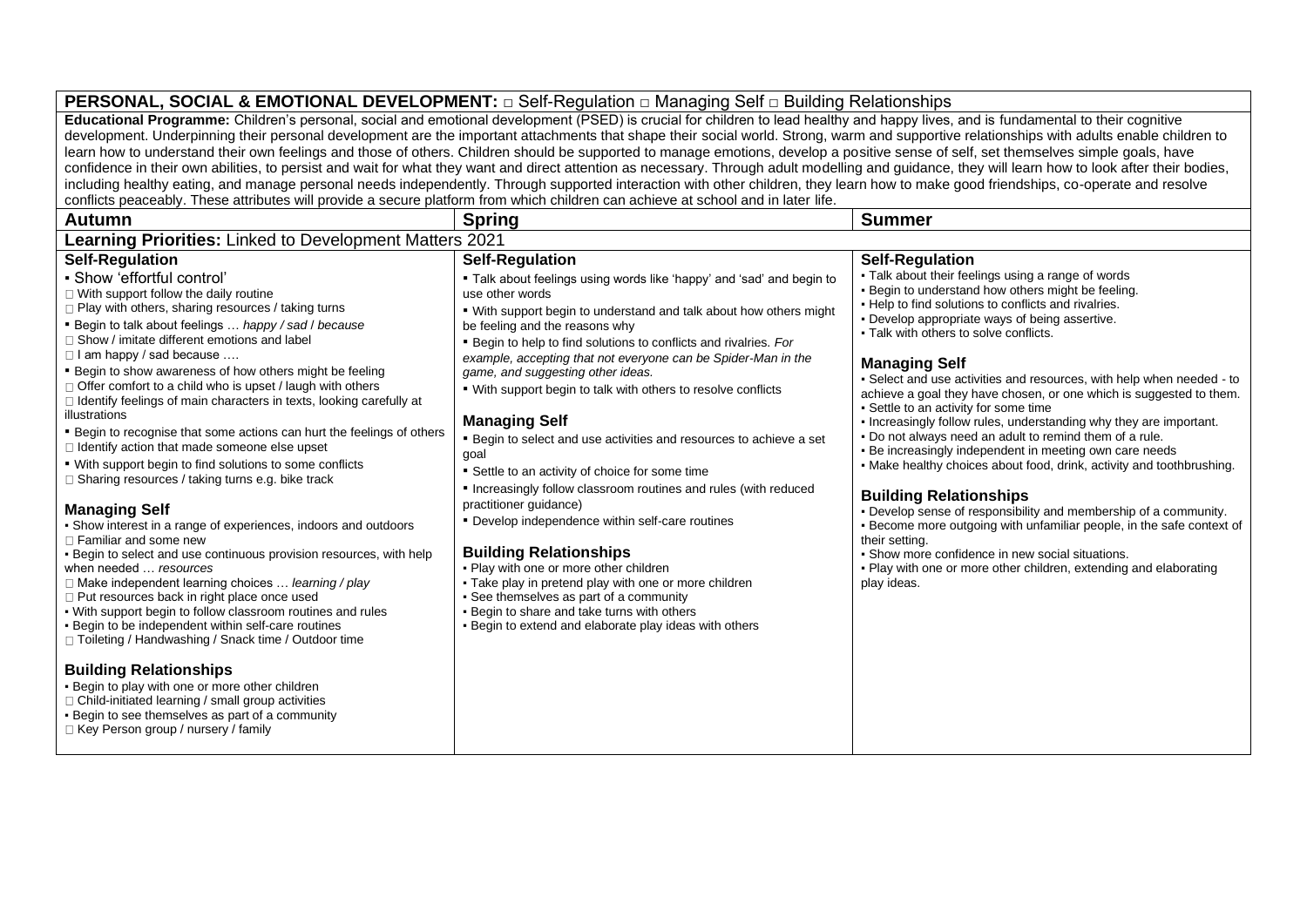#### **PHYSICAL DEVELOPMENT:** □ Gross Motor Skills □ Fine Motor Skills **Educational Programme:** Physical activity is vital in children's all-round development, enabling them to pursue happy, healthy and active lives. Gross and fine motor experiences develop incrementally throughout early childhood, starting with sensory explorations and the development of a child's strength, co-ordination and positional awareness through tummy time, crawling and play movement with both objects and adults. By creating games and providing opportunities for play both indoors and outdoors, adults can support children to develop their core strength, stability, balance, spatial awareness, co-ordination and agility. Gross motor skills provide the foundation for developing healthy bodies and social and emotional well-being. Fine motor control and precision helps with hand-eye co-ordination which is later linked to early literacy. Repeated and varied opportunities to explore and play with small world activities, puzzles, arts and crafts and the practise of using small tools, with feedback and support from adults, allow children to develop proficiency, control and confidence. Autumn | Spring | Spring | Summer | Summer | Summer | Summer | Summer | Summer | Summer | Summer | Summer | Summer **Learning Priorities:** Linked to Development Matters 2021 **Gross Motor Skills**  • Continue to develop movement skills of walking and running  $\Box$  Negotiating space  $\Box$  Begin to adapt speed / direction to avoid obstacles ▪ Continue to develop climbing skills □ Use stairs using alternate feet  $\Box$  With support explore climbing frame ▪ Continue to develop balancing skills … *balance*  □ Complete low level obstacle courses Walk up / down a ramp □ Stand still □ Stand on one leg ▪ Begin to learn to hop ▪ Continue to develop riding skills – scooter / trike / balance bike Use bike track: □ following track □ right direction Stop / start ▪ Continue to develop ball skills □ Rolling (partner / circle games) □ Kicking ▪ Begin to use large-muscle movements to Wave flags and streamers (top to bottom / anti-clockwise)  $\Box$  Paint and make marks (top to bottom / anti-clockwise) **Fine Motor Skills**  ▪ *Learn to use the toilet with help, and then independently*. **Begin to show a preference for a dominant hand .** Begin to learn to use a knife and fork **Begin to get dressed independently for outdoor play** ▪ Use some one-handed tools and equipment Across provision: □ Pouring / filling □ Stirring / mixing □ Rolling □ Painting / Drawing / mark making … • Begin to develop a comfortable grip when using pencils / pen  $\Box$  Model and encourage a tripod grip **Gross Motor Skills**  ▪ Continue to develop movement of walking and running ▪ Continue to develop climbing skills ▪ Continue to develop balancing skills ▪ Learn to hop **• Begin to learn to skip** ▪ Continue to develop riding skills • Continue to develop ball skills ▪ Use large muscle movements ▪ Begin to remember some sequences and patterns of movement related to music and rhythm **• Begin to take part in some group team activities** ▪ Begin to match developing physical skills to tasks and activities in setting • Choose the right resource to carry out chosen plan ▪ Begin to collaborate with others to manage large items **Fine Motor Skills**  ▪ Show preference a for a dominant hand ▪ Continue to learn to use a knife and fork ▪ Increase independence getting dressed and undressed ▪ Use a range of one-handed tools and equipment ▪ Continue to develop a comfortable grip with good control when holding pens and pencils. **Gross Motor Skills Begin to refine movement of walking and running Begin to refine climbing skills Begin to refine balancing skills • Learn to skip • Continue to develop riding skills** ▪ Continue to develop ball skills ▪ Use large muscle movements ▪ Remember some sequences and patterns of movement related to music and rhythm • Take part in some group team activities • Match developing physical skills to tasks and activities in setting • Choose the right resource to carry out chosen plan ▪ Collaborate with others to manage large items **Fine Motor Skills**  ▪ Use one-handed tools and equipment. **Eat independently using a knife and fork Be increasingly independent getting dressed and undressed .** Use a comfortable grip with good control when holding pens and pencils.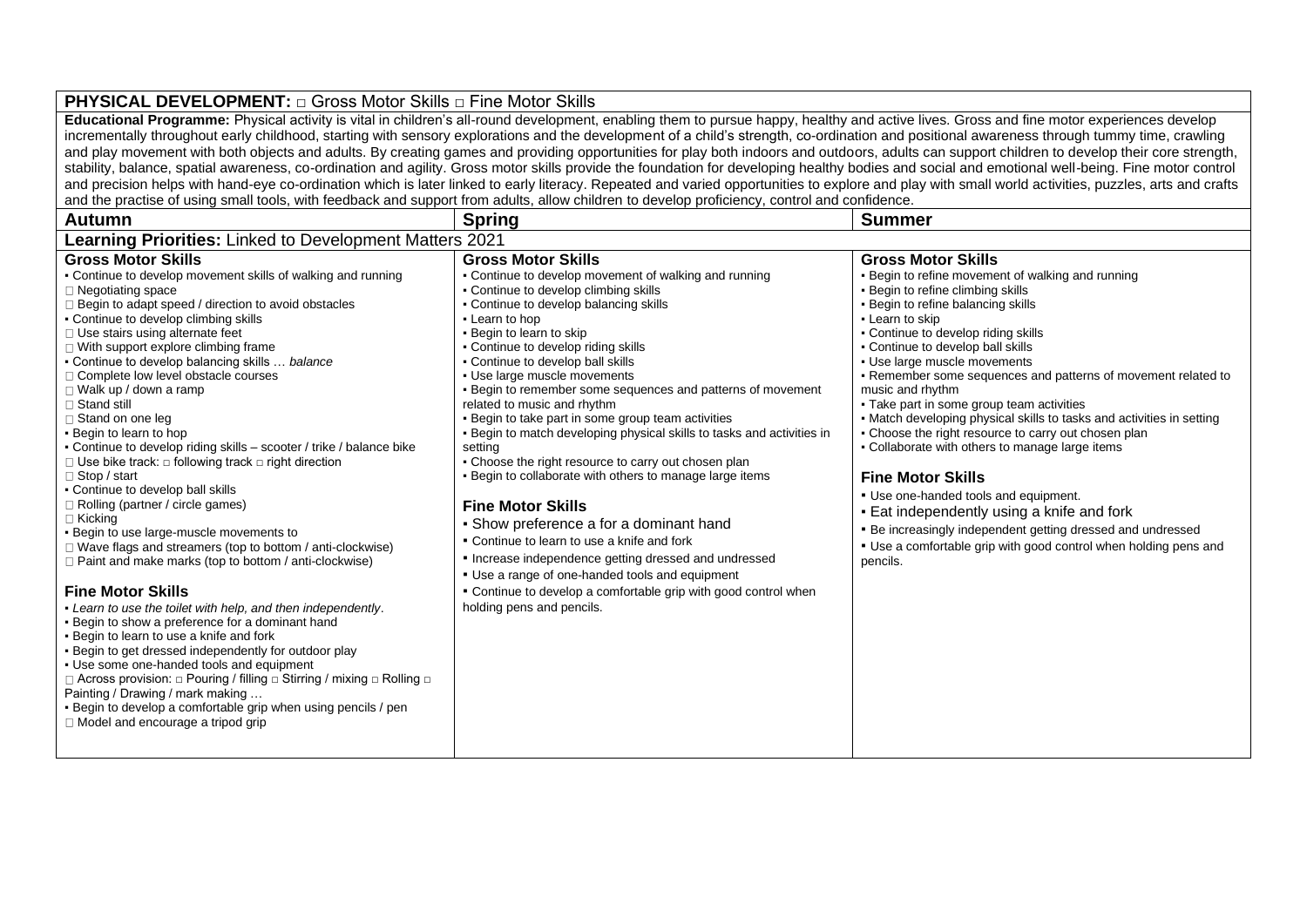## **LITERACY:** □ Reading - Comprehension □ Reading - Word Reading □ Writing

**Educational Programme:** It is crucial for children to develop a life-long love of reading. Reading consists of two dimensions: language comprehension and word reading. Language comprehension (necessary for both reading and writing) starts from birth. It only develops when adults talk with children about the world around them and the books (stories and non-fiction) they read with them, and enjoy rhymes, poems and songs together. Skilled word reading, taught later, involves both the speedy working out of the pronunciation of unfamiliar printed words (decoding) and the speedy recognition of familiar printed words. Writing involves transcription (spelling and handwriting) and composition (articulating ideas and structuring them in speech, before writing).

| <b>Autumn</b>                                                                                                                                                                                                                                                                                                                                                                                                                                                                                                                                                                                                                                                                                                                                                                                                                                                                                                                                                                                                                                                                                                                                                                                                                                                                                                                                                                     | <b>Spring</b>                                                                                                                                                                                                                                                                                                                                                                                                                                                                                                                                                                                                                                                                                                                                                                                                                                                                                                                                                                                                                                                                                                                                                                                                                                                                                                                                                                                                                                                                                                                                                      | <b>Summer</b>                                                                                                                                                                                                                                                                                                                                                                                                                                                                                                                                                                                                                                                                                                                                                                                                                                                                                                                                                                                                                                                                                                                                                                                                                                                                                                                                                                                                      |  |
|-----------------------------------------------------------------------------------------------------------------------------------------------------------------------------------------------------------------------------------------------------------------------------------------------------------------------------------------------------------------------------------------------------------------------------------------------------------------------------------------------------------------------------------------------------------------------------------------------------------------------------------------------------------------------------------------------------------------------------------------------------------------------------------------------------------------------------------------------------------------------------------------------------------------------------------------------------------------------------------------------------------------------------------------------------------------------------------------------------------------------------------------------------------------------------------------------------------------------------------------------------------------------------------------------------------------------------------------------------------------------------------|--------------------------------------------------------------------------------------------------------------------------------------------------------------------------------------------------------------------------------------------------------------------------------------------------------------------------------------------------------------------------------------------------------------------------------------------------------------------------------------------------------------------------------------------------------------------------------------------------------------------------------------------------------------------------------------------------------------------------------------------------------------------------------------------------------------------------------------------------------------------------------------------------------------------------------------------------------------------------------------------------------------------------------------------------------------------------------------------------------------------------------------------------------------------------------------------------------------------------------------------------------------------------------------------------------------------------------------------------------------------------------------------------------------------------------------------------------------------------------------------------------------------------------------------------------------------|--------------------------------------------------------------------------------------------------------------------------------------------------------------------------------------------------------------------------------------------------------------------------------------------------------------------------------------------------------------------------------------------------------------------------------------------------------------------------------------------------------------------------------------------------------------------------------------------------------------------------------------------------------------------------------------------------------------------------------------------------------------------------------------------------------------------------------------------------------------------------------------------------------------------------------------------------------------------------------------------------------------------------------------------------------------------------------------------------------------------------------------------------------------------------------------------------------------------------------------------------------------------------------------------------------------------------------------------------------------------------------------------------------------------|--|
| Learning Priorities: Linked to Development Matters 2021                                                                                                                                                                                                                                                                                                                                                                                                                                                                                                                                                                                                                                                                                                                                                                                                                                                                                                                                                                                                                                                                                                                                                                                                                                                                                                                           |                                                                                                                                                                                                                                                                                                                                                                                                                                                                                                                                                                                                                                                                                                                                                                                                                                                                                                                                                                                                                                                                                                                                                                                                                                                                                                                                                                                                                                                                                                                                                                    |                                                                                                                                                                                                                                                                                                                                                                                                                                                                                                                                                                                                                                                                                                                                                                                                                                                                                                                                                                                                                                                                                                                                                                                                                                                                                                                                                                                                                    |  |
| <b>Phase 1 Phonics / Reading</b><br>Begin to develop phonological awareness<br>□ Join in with Phase 1 activities, aspects 1 to 6<br>- Distinguish between different sounds: □ Environmental Sounds □<br>Instrumental Sounds $\Box$ Body Percussion<br>- Rhythm and rhyme: begin to develop awareness of words that<br>sound the same<br>- Alliterative activities, begin to identify words starting with the same<br>phoneme within names<br>- Explore and copy different voice sounds<br>. Begin to understand some of the five key concepts about print:<br>□ Handle books carefully & correctly<br>$\Box$ Name some book parts  front cover, back cover, page, title<br>$\Box$ Print has meaning $\Box$ familiar logos $\Box$ environmental labels with<br>photograph<br>$\Box$ Understand print is read left to right.<br>. Enjoy sharing a book with an adult<br>□ One to one Fiction and<br>$\Box$ Small group time non-fiction<br>- Begin to read own name with visual support<br>Writina<br>• Add some marks to their drawings, which they give meaning to. For<br>example: "That says mummy.<br>• Make marks on picture to represent name<br>. Begin to attempt to write name with some recognisable letters<br>□ First letter of name<br>. To begin to understand that own marks represent meaning<br>$\Box$ Point to marks<br>□ Talk about made marks<br>□ Label marks | <b>Phase 1 Phonics / Reading</b><br>• Continue to develop phonological awareness<br>□ Join in with P1 activities, aspects 1 to 7<br>- Listen, remember & talk about different sounds: $\Box$ Environmental $\Box$<br>Instrumental $\Box$ Body Percussion<br>- Rhythm and rhyme: develop awareness of words that sound the<br>same<br>- Tune into alliterative words, begin to identify / hear some initial<br>phonemes in words<br>- Explore and begin to talk about different voice sounds<br>Begin to participate in oral blending/segmenting activities<br>- Clap syllables in own name<br>. Begin to engage in conversations about stories and non-fiction<br>texts, learning new vocabulary<br>. Continue to develop an understand the five key concepts about<br>print:<br>Handle books carefully & correctly<br>□ Name some book parts  title / blub<br>$\Box$ Print has meaning – recognise some new logos<br>□ Begin to understand what a word / letter is  letter / word<br>$\Box$ Follow print left to right and begin to use 1:1 correspondence<br>$\Box$ Know where to start reading  first<br>- Read own name without visual support<br>Writing<br>. Begin to use some print / letter knowledge in writing<br>$\Box$ Symbols - lines / circles<br>Recognisable letters ascribe meaning<br>$\Box$ Left to right directionality / point to directionality<br>$\Box$ Top to bottom directionality<br>. Begin to engage in purposeful mark marking<br>- Attempt to write name, using name card, with some<br>recognisable letters, some correctly formed | <b>Phase 1 Phonics / Reading</b><br>- Develop phonological awareness<br>$\Box$ Join in with P1 activities, aspects 1 to 7<br>- Listen, remember & talk about different sounds with increasing<br>vocabulary: □ Environmental □ Instrumental □ Body Percussion<br>- Talk about rhyming words and begin to create rhyming strings<br>- Hear and say initial sounds in words<br>- Explore and talk about different voice sounds, enunciating<br>some phoneme correctly<br>- Participate in oral blending/segmenting activities<br>- Clap syllables in words<br>- Engage in extended conversations about stories and non-fiction<br>texts, learning & using new vocabulary<br>- Use the five key concepts about print:<br>$\Box$ Identify a word in a sentence and understand it carries<br>meaning<br>I Identify a letter in a word<br>□ Name parts of book and show awareness of page number<br>page number<br>□ Continue to develop understanding of word / letter<br>□ Follow print, know it is read from top to bottom & use 1:1<br>correspondence<br>- Read own name in a variety of fonts/context<br>Writing<br>• Use knowledge of print / letter knowledge in writing<br>□ Recognisable letters ascribe<br>□ Left to right / top to bottom directionality meaning<br>$\Box$ Top to bottom directionality<br>. Begin to match some letters to phonemes e.g. m for mummy<br>. Engage in purposeful early writing |  |
|                                                                                                                                                                                                                                                                                                                                                                                                                                                                                                                                                                                                                                                                                                                                                                                                                                                                                                                                                                                                                                                                                                                                                                                                                                                                                                                                                                                   |                                                                                                                                                                                                                                                                                                                                                                                                                                                                                                                                                                                                                                                                                                                                                                                                                                                                                                                                                                                                                                                                                                                                                                                                                                                                                                                                                                                                                                                                                                                                                                    | • Write name, from memory, with correct letter formation                                                                                                                                                                                                                                                                                                                                                                                                                                                                                                                                                                                                                                                                                                                                                                                                                                                                                                                                                                                                                                                                                                                                                                                                                                                                                                                                                           |  |
|                                                                                                                                                                                                                                                                                                                                                                                                                                                                                                                                                                                                                                                                                                                                                                                                                                                                                                                                                                                                                                                                                                                                                                                                                                                                                                                                                                                   |                                                                                                                                                                                                                                                                                                                                                                                                                                                                                                                                                                                                                                                                                                                                                                                                                                                                                                                                                                                                                                                                                                                                                                                                                                                                                                                                                                                                                                                                                                                                                                    |                                                                                                                                                                                                                                                                                                                                                                                                                                                                                                                                                                                                                                                                                                                                                                                                                                                                                                                                                                                                                                                                                                                                                                                                                                                                                                                                                                                                                    |  |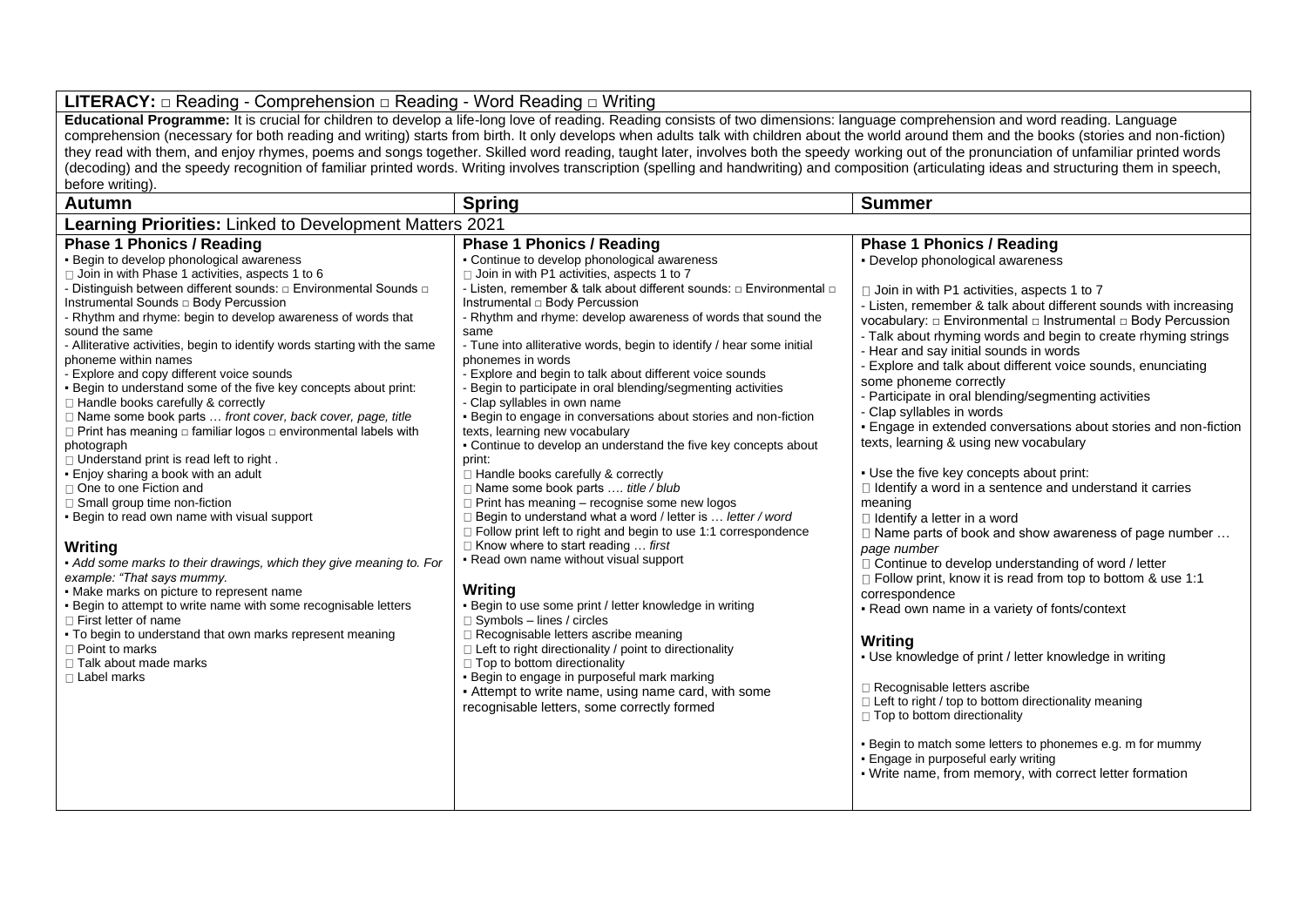### **MATHEMATICS:** □ Numerical Pattern □ Number

**Educational Programme:** Developing a strong grounding in number is essential so that all children develop the necessary building blocks to excel mathematically. Children should be able to count confidently, develop a deep understanding of the numbers to 10, the relationships between them and the patterns within those numbers. By providing frequent and varied opportunities to build and apply this understanding - such as using manipulatives, including small pebbles and tens frames for organising counting - children will develop a secure base of knowledge and vocabulary from which mastery of mathematics is built. In addition, it is important that the curriculum includes rich opportunities for children to develop their spatial reasoning skills across all areas of mathematics including shape, space and measures. It is important that children develop positive attitudes and interests in mathematics, look for patterns and relationships, spot connections, 'have a go', talk to adults and peers about what they notice and not be afraid to make mistakes.

| <b>Autumn</b>                                                                                                                                                                                                                                                                                                                                                                                                                                                                                                                                                                                                                                                                                                                                                                                                                                                                                                                                                                                                                                                                                                                                                                                                            | <b>Spring</b>                                                                                                                                                                                                                                                                                                                                                                                                                                                                                                                                                                                                                                                                                                                                                                                                                                                                                                                                                                                                                                                                         | <b>Summer</b>                                                                                                                                                                                                                                                                                                                                                                                                                                                                                                                                                                                                                                                                                                                                                                                                                                                                                                                                                                                                                                                                                                                                                                                                                                |  |
|--------------------------------------------------------------------------------------------------------------------------------------------------------------------------------------------------------------------------------------------------------------------------------------------------------------------------------------------------------------------------------------------------------------------------------------------------------------------------------------------------------------------------------------------------------------------------------------------------------------------------------------------------------------------------------------------------------------------------------------------------------------------------------------------------------------------------------------------------------------------------------------------------------------------------------------------------------------------------------------------------------------------------------------------------------------------------------------------------------------------------------------------------------------------------------------------------------------------------|---------------------------------------------------------------------------------------------------------------------------------------------------------------------------------------------------------------------------------------------------------------------------------------------------------------------------------------------------------------------------------------------------------------------------------------------------------------------------------------------------------------------------------------------------------------------------------------------------------------------------------------------------------------------------------------------------------------------------------------------------------------------------------------------------------------------------------------------------------------------------------------------------------------------------------------------------------------------------------------------------------------------------------------------------------------------------------------|----------------------------------------------------------------------------------------------------------------------------------------------------------------------------------------------------------------------------------------------------------------------------------------------------------------------------------------------------------------------------------------------------------------------------------------------------------------------------------------------------------------------------------------------------------------------------------------------------------------------------------------------------------------------------------------------------------------------------------------------------------------------------------------------------------------------------------------------------------------------------------------------------------------------------------------------------------------------------------------------------------------------------------------------------------------------------------------------------------------------------------------------------------------------------------------------------------------------------------------------|--|
| <b>Learning Priorities:</b> Linked to Development Matters 2021                                                                                                                                                                                                                                                                                                                                                                                                                                                                                                                                                                                                                                                                                                                                                                                                                                                                                                                                                                                                                                                                                                                                                           |                                                                                                                                                                                                                                                                                                                                                                                                                                                                                                                                                                                                                                                                                                                                                                                                                                                                                                                                                                                                                                                                                       |                                                                                                                                                                                                                                                                                                                                                                                                                                                                                                                                                                                                                                                                                                                                                                                                                                                                                                                                                                                                                                                                                                                                                                                                                                              |  |
| <b>Numerical Pattern / Number</b><br><b>Begin to compare quantities  group, lots, more, same, less</b><br>□ Sort, match and label groups<br>Find the group with more / the same / less<br>. Notice, identify and talk about patterns around them<br>∃ Clothing<br>□ Autumn<br>. Begin to copy and talk about a pattern - ABAB<br>Patterns with objects / actions<br>Give pattern a name<br>. Begin to recite numbers to 5 in correct order<br>· Explore 1:1 correspondence<br>□ Heuristic play free exploration<br>. Begin to say one number for each item to 3<br>$\Box$ Join in with number rhymes / songs with props & actions<br>$\Box$ Use some number names in play<br><b>Shape, Space &amp; Measure</b><br>. Begin to select shapes for appropriate tasks<br>$\Box$ Show interest in shapes in the environment<br>□ Manipulate and turn shapes<br>- Begin to talk about shapes  round, pointy, spotty, stripy<br>• Make comparisons between objects using appropriate vocabulary<br>$\Box$ Size $\ldots$ big / small / bigger / smaller<br>- Understand positional language within daily routine  in / on /<br>under<br>. Begin to understand the language of time within the daily routine<br>next, later, after | <b>Numerical Pattern / Number</b><br>• Name and talk about patterns<br>• Continue and talk about a pattern - ABAB<br>• Recite numbers to 5<br>. Join in with number rhymes to 5 using props and fingers<br>. Use fingers to represent numbers with increasing accuracy<br>. Use some numbers names in play with some accuracy<br>• Sort and match objects accordingly e.g. size / shape<br>. Begin to compare quantities using  more than / fewer than<br>• Fast recognition of objects up to 1 and sometimes $2 -$ subitising<br>. Begin to count up to sets of 5 objects (1:1 correspondence)<br>. Begin to represent numbers with marks<br><b>Shape, Space &amp; Measure</b><br>• Select shapes appropriately in a range of contexts<br>. Begin to combine shapes to make new ones<br>• Talk about shapes<br>• Make comparisons between objects using appropriate vocabulary<br>• Understand positional language<br>. Begin to use some language of time within the daily routine<br>. Begin to describe a familiar route<br>. Begin to describe a sequence of events  first, next | <b>Numerical Pattern / Number</b><br><b>Extend and create ABAB patterns</b><br>- Recite numbers past 5<br>• Fast recognition of up to 3 objects - subitising<br>. Say one number for each item in order: 1,2,3,4,5.<br>. Know that the last number reached when counting a small set of<br>objects tells you how many there are in total ('cardinal principle').<br>• Show 'finger numbers' up to 5.<br>• Link numerals and amounts up to 5<br>Experiment with own symbols and marks as well as numerals.<br>. Solve real world mathematical problems with numbers up to 5<br>• Compare quantities using language: 'more than', 'fewer than'<br><b>Shape, Space &amp; Measure</b><br>• Talk about and explore 2D and 3D shapes<br>• Understand position through words<br>• Describe a familiar route<br>• Make comparisons between objects relating to size, length, weight<br>and capacity<br>• Select shapes appropriately: flat surfaces for building, a triangular<br>prism for a roof etc.<br>• Combine shapes to make new ones<br>. Talk about and identifies the patterns around them.<br><b>Extend and create ABAB patterns</b><br>Begin to describe a sequence of events, real or fictional, using<br>words such as 'first', 'then' |  |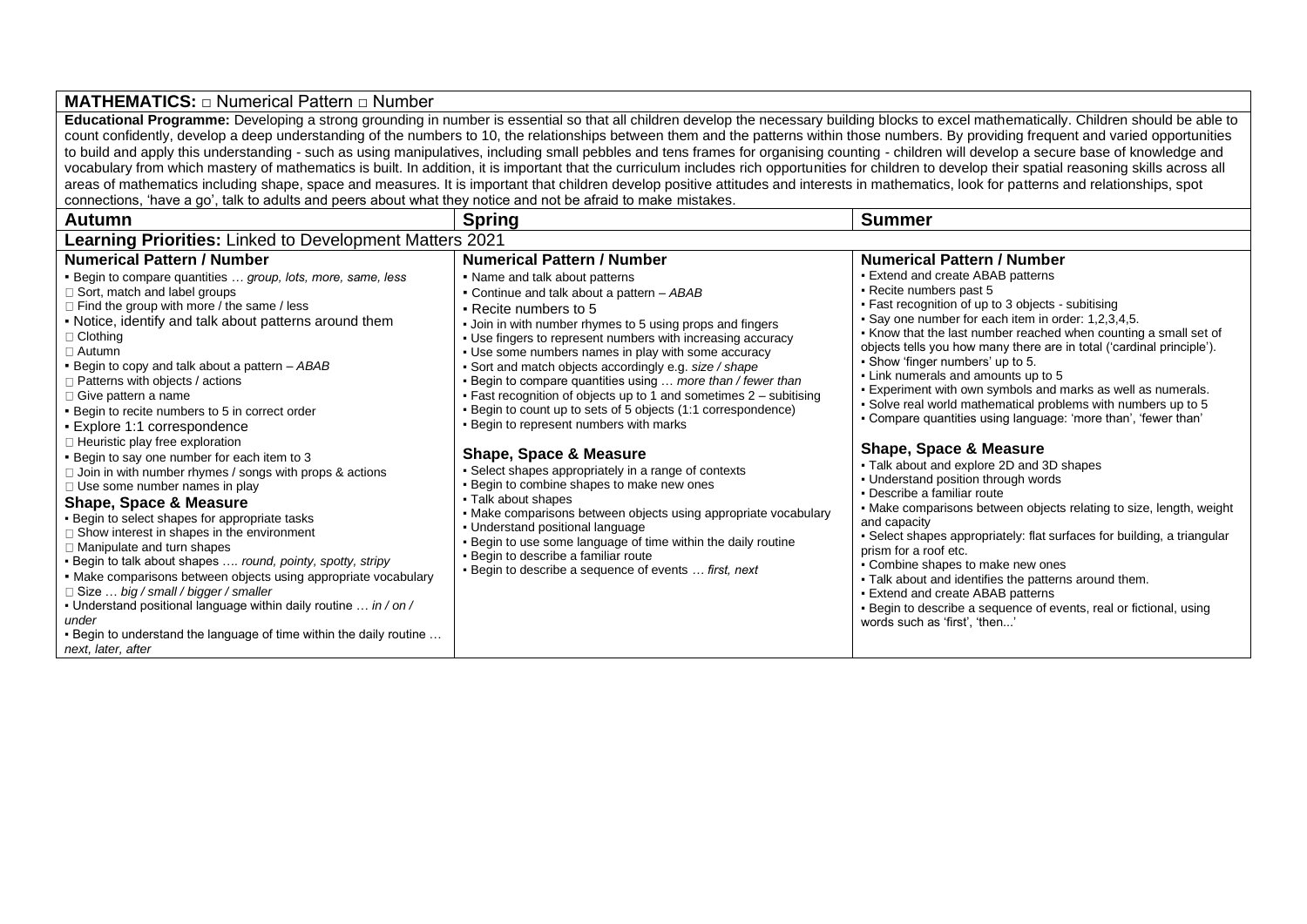**UNDERSTANDING THE WORLD □** Past and Present (KS1: History) **□** People, Culture & Communities (KS1: R.E / Geography) **□** Natural World (KS1: Geography / Science)

**EYFS Educational Programme:** Understanding the world involves guiding children to make sense of their physical world and their community. The frequency and range of children's personal experiences increases their knowledge and sense of the world around them – from visiting parks, libraries and museums to meeting important members of society such as police officers, nurses and firefighters. In addition, listening to a broad selection of stories, non-fiction, rhymes and poems will foster their understanding of our culturally, socially, technologically and ecologically diverse world. As well as building important knowledge, this extends their familiarity with words that support understanding across domains. Enriching and widening children's vocabulary will support later reading comprehension.

| <b>Autumn</b>                                                                                                                                                                                                                                                                                                                                                                                                                                                                                                                                                                                                                                                                                                                                                                                                                                                                                                                                                                                                                                                                                                                                                                                                                                                                                                                                                                                                                                              | <b>Spring</b>                                                                                                                                                                                                                                                                                                                                                                                                                                                                                                                                                                                                                                                                                                                                                                                                                                                                                                                                                            | <b>Summer</b>                                                                                                                                                                                                                                                                                                                                                                                                                                                                                                                                                                                                                                                                                                                                                                                                                                                                                                                                                                                                                                                                                                                                                                                                                      |  |
|------------------------------------------------------------------------------------------------------------------------------------------------------------------------------------------------------------------------------------------------------------------------------------------------------------------------------------------------------------------------------------------------------------------------------------------------------------------------------------------------------------------------------------------------------------------------------------------------------------------------------------------------------------------------------------------------------------------------------------------------------------------------------------------------------------------------------------------------------------------------------------------------------------------------------------------------------------------------------------------------------------------------------------------------------------------------------------------------------------------------------------------------------------------------------------------------------------------------------------------------------------------------------------------------------------------------------------------------------------------------------------------------------------------------------------------------------------|--------------------------------------------------------------------------------------------------------------------------------------------------------------------------------------------------------------------------------------------------------------------------------------------------------------------------------------------------------------------------------------------------------------------------------------------------------------------------------------------------------------------------------------------------------------------------------------------------------------------------------------------------------------------------------------------------------------------------------------------------------------------------------------------------------------------------------------------------------------------------------------------------------------------------------------------------------------------------|------------------------------------------------------------------------------------------------------------------------------------------------------------------------------------------------------------------------------------------------------------------------------------------------------------------------------------------------------------------------------------------------------------------------------------------------------------------------------------------------------------------------------------------------------------------------------------------------------------------------------------------------------------------------------------------------------------------------------------------------------------------------------------------------------------------------------------------------------------------------------------------------------------------------------------------------------------------------------------------------------------------------------------------------------------------------------------------------------------------------------------------------------------------------------------------------------------------------------------|--|
| Learning Priorities: Linked to Development Matters 2021                                                                                                                                                                                                                                                                                                                                                                                                                                                                                                                                                                                                                                                                                                                                                                                                                                                                                                                                                                                                                                                                                                                                                                                                                                                                                                                                                                                                    |                                                                                                                                                                                                                                                                                                                                                                                                                                                                                                                                                                                                                                                                                                                                                                                                                                                                                                                                                                          |                                                                                                                                                                                                                                                                                                                                                                                                                                                                                                                                                                                                                                                                                                                                                                                                                                                                                                                                                                                                                                                                                                                                                                                                                                    |  |
| <b>Past and Present</b><br>. Begin to make sense of their own life history<br>$\Box$ When I was a baby  baby / new / grow<br>$\Box$ The people in my family  family / brother / sister<br>$\Box$ My birthday  birthday / party / presents<br>$\Box$ Christmas time<br><b>People, Culture &amp; Communities</b><br>- Begin to show an interest in different occupations<br>□ People who help us: Doctor / Nurse /  doctor / nurse / hospital<br>$\Box$ People who help our pets: Vets  vets / pets<br>• Notice differences between people<br>□ Babies and children (similarities / differences)  body parts, hair<br>colour<br><b>Natural World</b><br>. Begin to use some senses in hands on exploration of natural<br>materials<br>□ Getting to know new outdoor learning space<br>- Begin to explore collections of materials with similar and/or different<br>properties.<br>□ Autumn collection  leaves, pine cones, conkers, twigs<br>. Talk about what they see, beginning to use a wider vocabulary<br>- Explore how things work<br>□ My favourite toy  toy / push / pull / bend<br>□ Party objects / Christmas decorations<br>- Begin to explore and talk about different forces they can feel<br>$\Box$ Push and pull toys  push / pull<br>. Begin to understand the need to respect and care for the natural<br>environment<br>$\Box$ Nursery outdoor learning space<br>Begin to develop interest in linked: $\Box$ texts across themes, fiction | <b>Past and Present</b><br>• Make sense of their own life history<br><b>People, Culture &amp; Communities</b><br>• Continue to show an interest in different occupations<br>. Begin to develop positive attitudes about the differences between<br>people<br>• Participate in visits<br><b>Natural World</b><br>. Begin to use all their senses in hands on exploration of natural<br>materials<br>. Begin to explore collections of materials with similar and/or different<br>properties.<br>• Talk about what they see, continuing to use a wider vocabulary<br>. Begin to understand the need to respect and care for the natural<br>environment<br>. Begin to know that there are different countries in the world<br>• Explore how things work<br>. Begin to explore and talk about different forces they can feel<br>* Continue to develop interest in linked: $\Box$ texts across themes, fiction<br>and non-fiction $\Box$ sources of technological information | <b>Past and Present</b><br>. Make sense of their own life history<br>. Begin to make sense of family's history<br><b>People, Culture &amp; Communities</b><br>• Show interest in different occupations<br>• Continue to develop positive attitudes about the differences<br>between people<br>• Participate in visits<br><b>Natural World</b><br>. Use all their senses in hands on exploration of natural materials.<br>- Explore collections of materials with similar and/or different<br>properties.<br>. Talk about what they see, using a wide vocabulary.<br>. Plant seeds and care for growing plants.<br>• Understand the key features of the life cycle of a plant and an<br>animal.<br>. Begin to understand the need to respect and care for all living<br>things.<br>. Know that there are different countries in the world and talk about<br>the differences they have experienced or seen in photos.<br>• Explore how things work.<br>. Explore and talk about different forces they can feel.<br>• Talk about the differences between materials and changes they<br>notice<br>* Develop interest in linked: $\Box$ texts across themes, fiction and non-<br>fiction $\square$ sources of technological information |  |
| and non-fiction $\square$ sources of technological information                                                                                                                                                                                                                                                                                                                                                                                                                                                                                                                                                                                                                                                                                                                                                                                                                                                                                                                                                                                                                                                                                                                                                                                                                                                                                                                                                                                             |                                                                                                                                                                                                                                                                                                                                                                                                                                                                                                                                                                                                                                                                                                                                                                                                                                                                                                                                                                          |                                                                                                                                                                                                                                                                                                                                                                                                                                                                                                                                                                                                                                                                                                                                                                                                                                                                                                                                                                                                                                                                                                                                                                                                                                    |  |